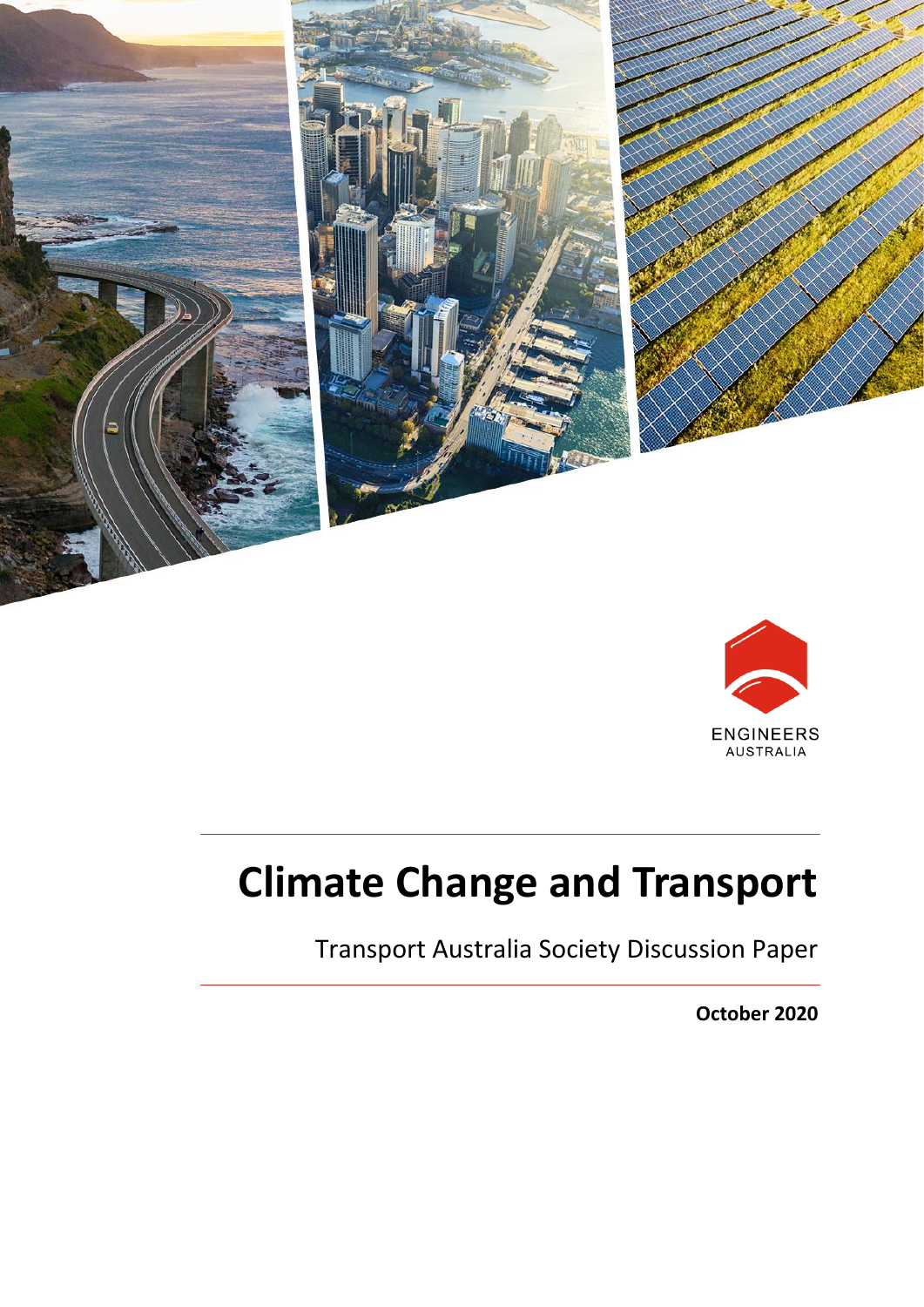

Climate Change and Transport

Engineers Australia 11 National Circuit, Barton ACT 2600 Tel: 02 6270 6555 Email[: publicaffairs@engineersaustralia.org.au](mailto:publicaffairs@engineersaustralia.org.au)

www.engineersaustralia.org.au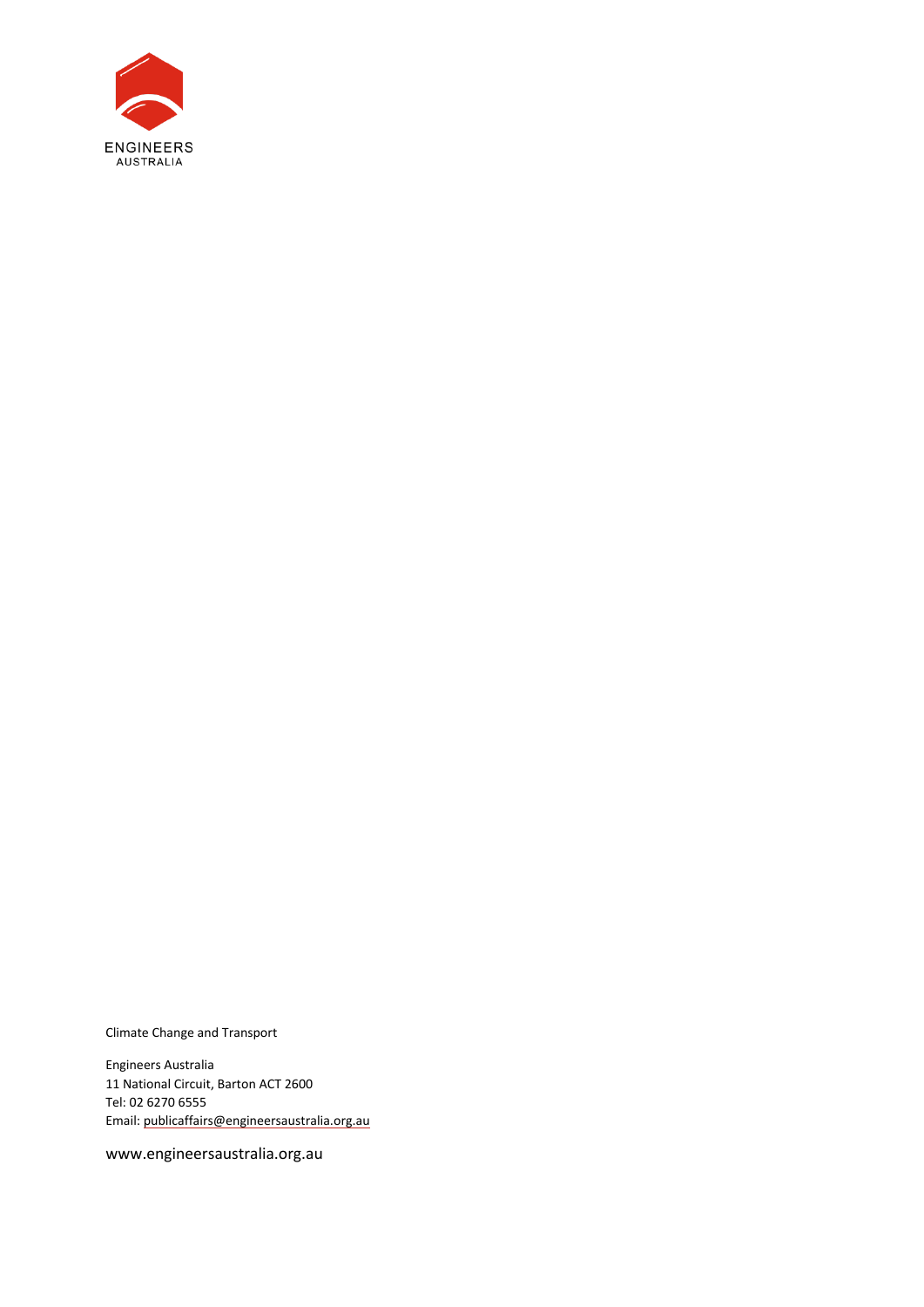## **Table of Contents**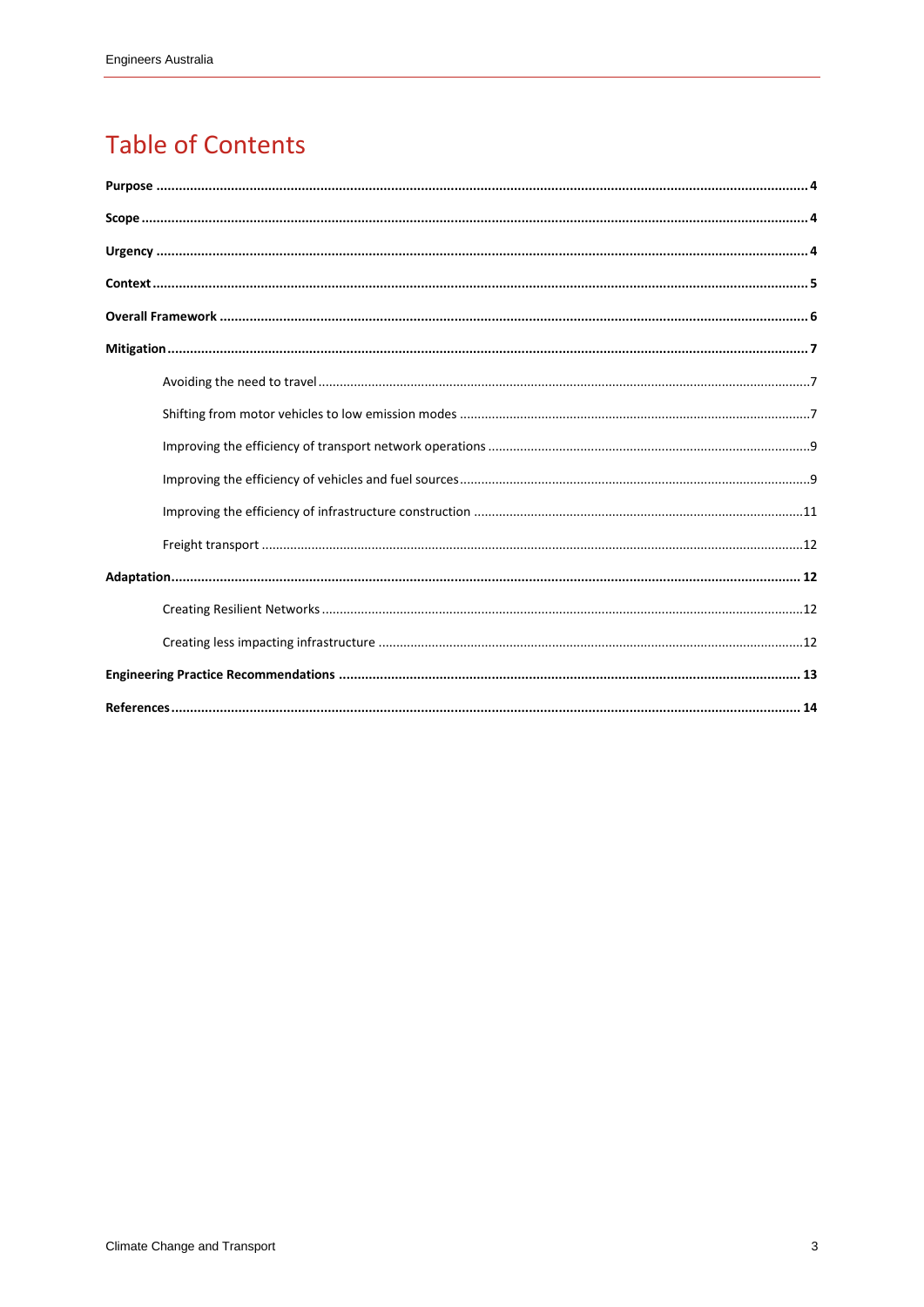## <span id="page-3-0"></span>**Purpose**

This discussion paper is intended to give practical guidance to transport professionals on how they should incorporate consideration of climate change into their work. It should be seen as a statement of principles and objectives and does not replace or supersede engineers' obligations under other engineering guidelines and standards.

## <span id="page-3-1"></span>**Scope**

The discussion paper accepts the current scientific consensus on climate change. It is based on Federal and State government policies evidenced in documents such as the 2015 Climate 21 (Paris) Conference commitments (UNFCCC 2015) and Engineers Australia's Climate Change Policy as at July 2020. These both aim to limit global warming to no more than 1.5 degrees Celsius above pre-industrial levels. All parties to the Paris agreement aim to achieve carbon neutrality (i.e. net zero emissions) by 2050. They were also required to respond with nationally determined contribution (NDCs) for intermediate targets.

To date the Commonwealth response (NDC) to the Paris Agreement is that Australia has a target to reduce national emissions by 26-28% on 2005 levels by 2030. Emission targets for the transport sector in isolation are not specified, and it is assumed the overall target applies.

Austroads (2019) has identified that the Australian greenhouse gas (GHG) emissions reduction targets consistent with a global 1.5 °C trajectory are as follows:

- 2030: at least 50% reduction from 2018 levels
- 2050: 100% reduction from 2018 levels see
- 2050+: Negative emissions

This paper contains advice on how engineers may contribute to meeting these agreements in their engineering practice on transport projects.

The paper is confined to discussion of the transport sector in Australia. This includes road, rail, sea and domestic air transport of passengers and freight. It does not consider broader social questions of climate change, population and actions for energy, land use, or other industries, other than how those issues might interact with transport. This paper assumes that current trends and government policies as at July 2020 will continue, and this assumption forms the basis of the comments. Given the urgency to implement climate change solutions, this paper focuses only on those feasible with current technologies.

## <span id="page-3-2"></span>**Urgency**

There is at present no policy on reducing transport Greenhouse Gas (GHG) emissions in Australia to meet the overall Paris target. Given the scale of Australia's overall GHG emissions caused by transport, significant reductions in transport GHG emissions will be required to meet the target.

Transport infrastructure has a long design life of up to a century and many vehicles remain serviceable for over 20 years. Greenhouse emissions such as carbon dioxide persist in the atmosphere for 300 years or more (NASA 2019). Achieving large scale reductions in transport emissions by 2050 will require changes in decision making in the short term.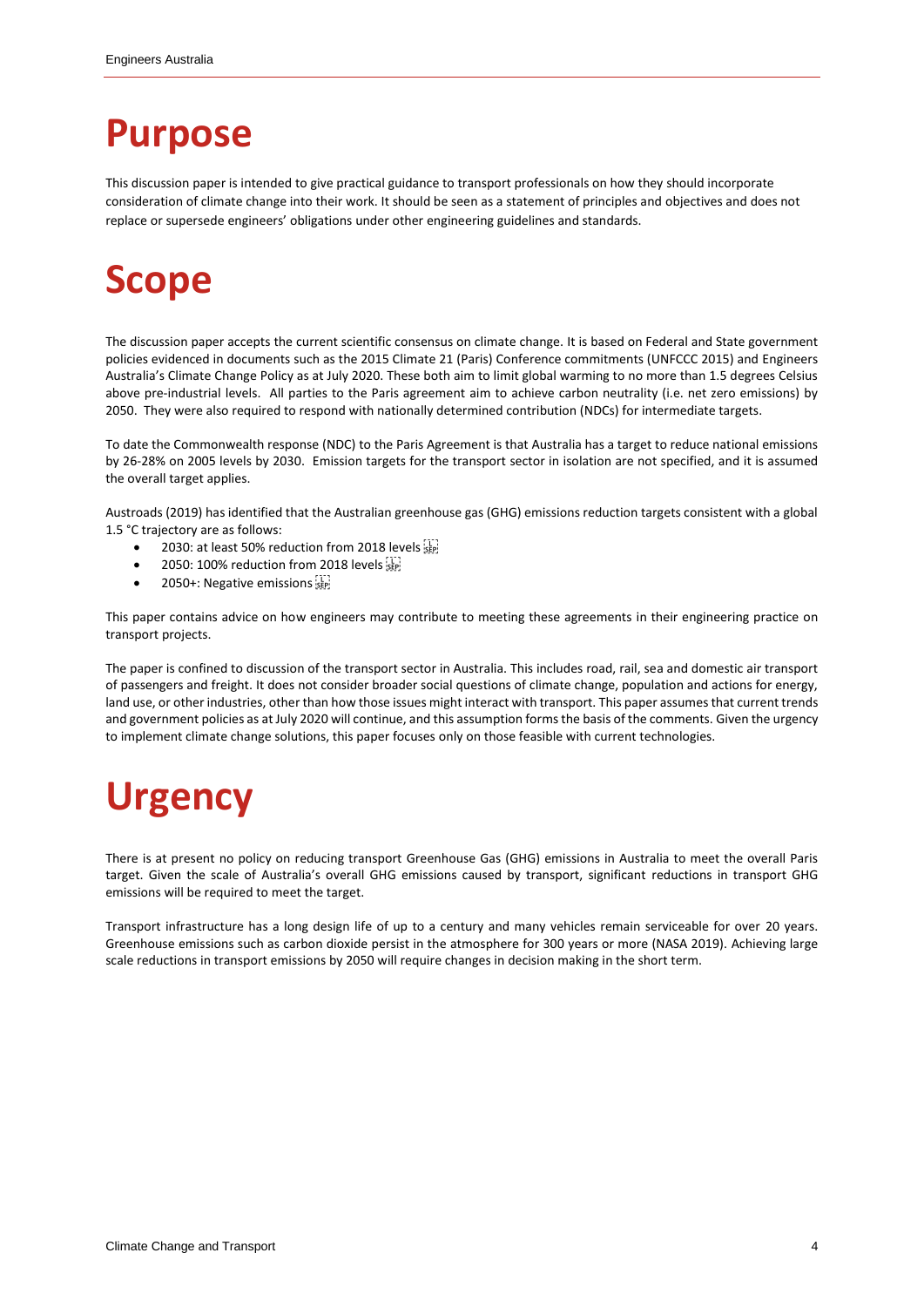## <span id="page-4-0"></span>**Context**

It is estimated that Australia's total transport activity contributes over \$122 billion annually to the economy (ABS 2018). Transport networks, whether they are road, rail, air or sea-based, enable the population to carry out everyday activities and the movement of freight from origin to destination. Passenger and freight travel on these networks are major emitters of greenhouse gases resulting in anthropogenic climate change.

The scale of emission reductions targeted by 2030 and 2050 require decarbonisation - a shift in vehicle technology from fossil fuels to electric vehicles powered from renewable sources (Austroads 2019). Complementary changes to transport networks, construction methods and operations will enable and support this change. Changes to technical processes that influence the nature of the Australian transport fleet and infrastructure need to occur before 2030 for the 2050 target to be achievable.

The transport sector is responsible for 100 Mt CO<sub>2</sub>-e per annum, or 18% of the total greenhouse gases emitted in Australia, a share exceeded only by electricity and industrial production. In 2019 this rate had reduced by 1.0% with urban passenger and light commercial vehicles the fastest growing segment. Prior to this the trend had been for Australian transport GHG emissions to be increasing. Contributions by mode and their growth trend are shown in Figure 1.



#### **Figure 1 Domestic non-electric transport emissions, Australia Source: (Charting Transport, 2019)**

The Australian Government has committed to reducing its emissions by 26 to 28 percent from 2005 levels by 2030. Between 2005 and 2018 transport emissions grew by 23 percent. The transport sector faces an urgent challenge to establish how it contributes to this target and how to change our emission trends so that net zero by 2050 is possible. The Australian Government has established the performance monitoring program that tracks emissions and has a range of regulatory levers at their disposal, including vehicle design rules, infrastructure procurement standards, fuel quality standards and environmental legislation. State Governments regulate and manage most of the sector and have established many relevant mechanisms.

The engineering community is faced with considerable complex challenges and is tasked with directing best practice that is destined to impact future generations. The Australian vehicle fleet consists of 20 million cars, buses, trucks and trains. Decarbonising this fleet by 2050 will take a substantial effort and should start immediately. Decarbonising transport operations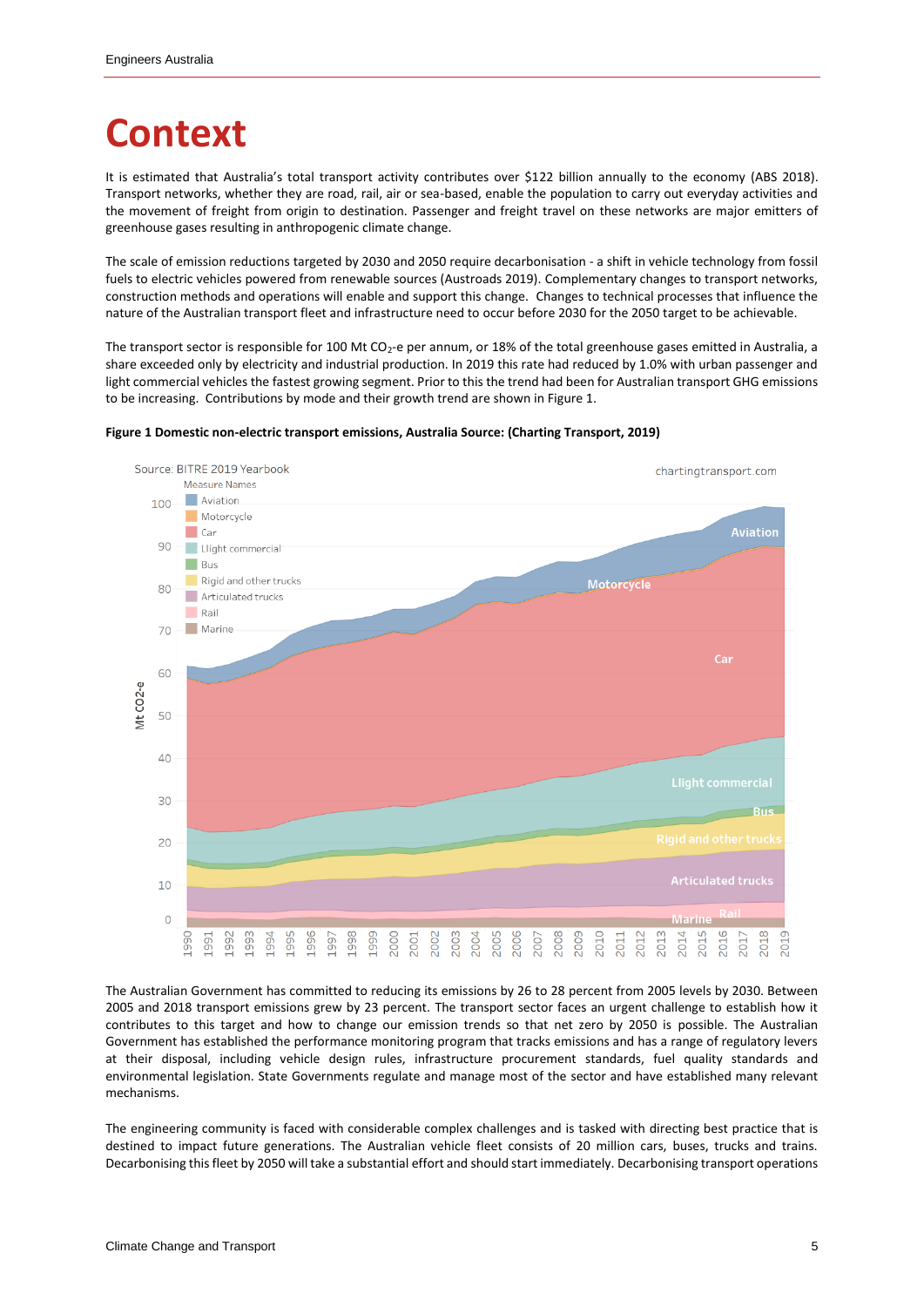in the face of population growth, urbanisation and expanding transport networks will not only lead to reducing the impacts of climate change but also broader positive environmental, social and economic impacts.

Australia's engineering community has a responsibility to develop pathways towards resilient transport networks that will operate effectively and contribute to achieving Australia's emission reduction targets.

## <span id="page-5-0"></span>**Overall Framework**

There is an urgent need to both reduce the contributions of transport towards the causes of climate change (mitigation) and to modify our transport networks to better cope with the climatic changes to which we are already committed (adaptation). These two objectives should be approached in the context of an overall framework, since there are many synergies between them.

The common framework of Avoid-Shift-Improve (SUTP 2019) is used in multiple countries to consider mitigation and adaptation options and is recommended for Australia. It is shown in Figure 2. This approach means seeking to avoid the need to travel, shift necessary travel to the most efficient means, and improve the efficiency of transport systems.

### **Figure 2 Avoid – Shift – Improve Approach (SUTP, 2019)**

### **AVOID-SHIFT-IMPROVE (ASI) APPROACH**



Practice recommendations will focus on passenger cars and light and heavy commercial vehicles as these are the major GHG emission sources from transport in Australia. The individual elements are discussed in following sections.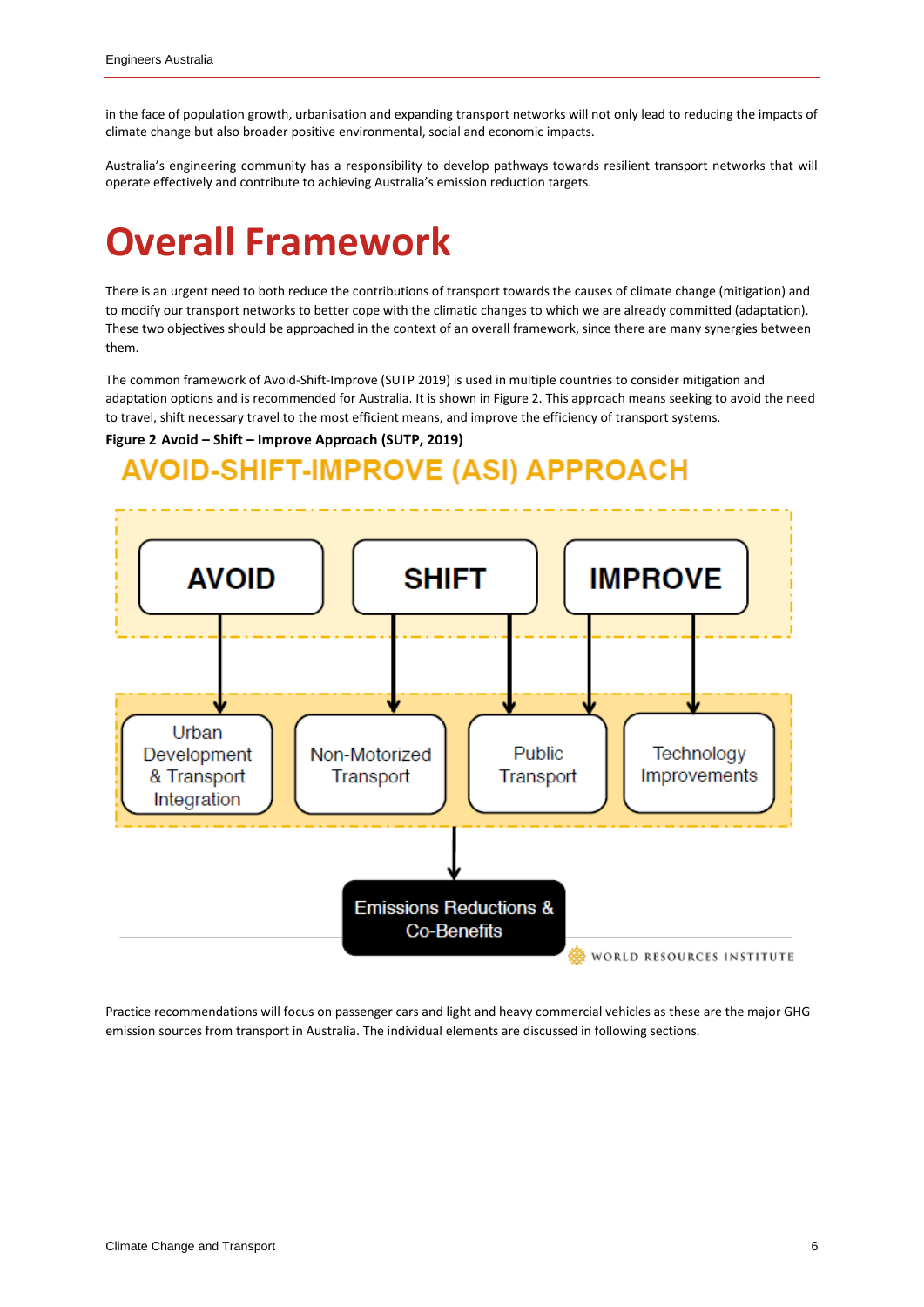# <span id="page-6-0"></span>**Mitigation**

### <span id="page-6-1"></span>**Avoiding the need to travel**

"Avoid" refers to organising our cities to minimise the need for motorised travel in the first place. This includes changing the urban density and mix of land uses as well as organisation of how work and service opportunities are provided relative to residential locations. For example, having more dispersed local facilities, preferably co-located with public transport nodes, could reduce the length of many shopping and recreational trips so that many may become walkable or cycle

able. Global studies suggest around 25% of transport GHGs can be avoided by such strategies (Creutzig et al, 2015).

This approach needs to be implemented over the long term but has large benefits that compound. Our built form and urban planning rules determine much of our travel requirements and the preferred mode. For example, the common Australian practice of mandating minimum parking requirements acts to increase the cost of providing new dwellings while forcing capital investment to be devoted toward dedicated space for car storage. A market-oriented approach would enable developers and home builders to choose how much car parking to invest in and would encourage innovations to use parking facilities more efficiently.

New technology and investment in other sectors can have substantial transport implications. For example, due to SARS CoV-2 much of the white-collar workforce was able to transition to Working From Home (WFH) thus avoiding commutes and dramatically reducing congestion. A policy of continued WFH, perhaps one or two days per week for those who can, would reduce congestion and enable our cities to invest in improving alternative modes rather than additional traffic lanes.

Strategic transport planning should prioritise demand management and more efficient use of the existing network prior to investigating road expansion projects that cater for additional vehicle flows. Research has established that the 'predict and provide' transport planning approach leads to induced traffic that erodes the stated benefits and works against efforts to reduce emissions over the medium and long term (Duranton and Turner 2011). Providing additional road capacity does not reduce network-wide traffic congestion. Network operations efficiency; active and public transport mode improvements; and demand management strategies including changes to urban form are required instead to improve overall mobility and reduce emissions.

### <span id="page-6-2"></span>**Shifting from motor vehicles to low emission modes**

Shifting seeks to improve the emission efficiency of individual trips. Fossil fueled private cars and freight trucks are the highest emission modes of land transport. Shifting passenger transport from cars to active and public transport can reduce energy used per trip by an order of magnitude. Shifting freight transport from road to rail or sea can achieve similar reductions, as Figure 3 demonstrates.



#### **Figure 3 Average Carbon Intensity of Freight Transport Modes (McKinnon, 2016)**

Cars, as well as being emissions-intensive, encourage dispersed settlement patterns and are also space-intensive. They deter zero emission active transport modes in their vicinity and work against many other city objectives such as improving amenity,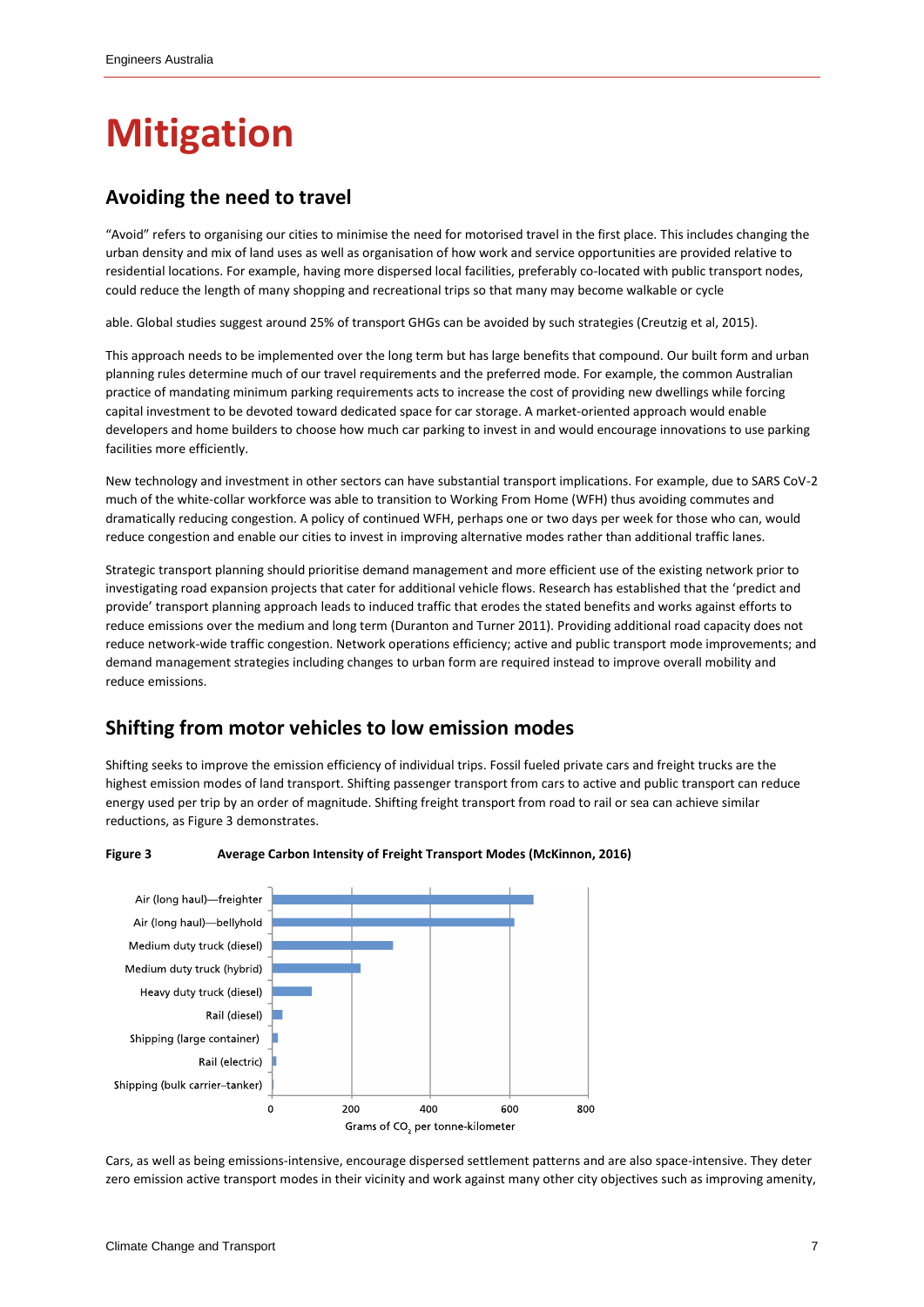livability and health. Roads are costly to provide, and their space consumption limits the potential for green space and makes higher density living or working less feasible.

Mode share data from other cities across the world shows a large variation in how urban travel occurs. This is not solely a function of urban density, with significant variation in active and public transport mode shares for cities of a given density. The walk, bike, public transport and car mode shares for a range of selected cities are shown in Figure 4. All are perceived to have a high standard of living, demonstrating that amenity and mobility need not be constrained by any reduction of cars.



**Figure 4 Transport mode shares for selected cities**

#### Source[: www.epomm.eu/tems/compare\\_cities.phtml](http://www.epomm.eu/tems/compare_cities.phtml)

The results of a comprehensive analysis of the potential for travel behaviour change in Perth, based on detailed travel surveys and in-depth interviews, is shown in Figure 5. It concluded that up to half of car trips could be replaced by walking, cycling and public transport based on the existing urban form and infrastructure. Implementation of travel behaviour change programs have so far only achieved about one third of this potential, but that is a substantial change in the short term without infrastructure upgrade costs.



**Figure 5 Perth potential travel behaviour change (Socialdata Australia, 2000)**

The rapid evolution of micromobility over recent years provides another space and energy efficient mode. Low-powered electric bikes and scooters, speed limited to 25km/h can extend the catchment of public transport nodes and provide convenient fast access to local destinations in urban areas. Improved provision of separated paths for bikes and micromobility in our urban areas can overcome the perceived safety and convenience barriers that research has shown are the principal constraint on higher mode shares for walking and cycling.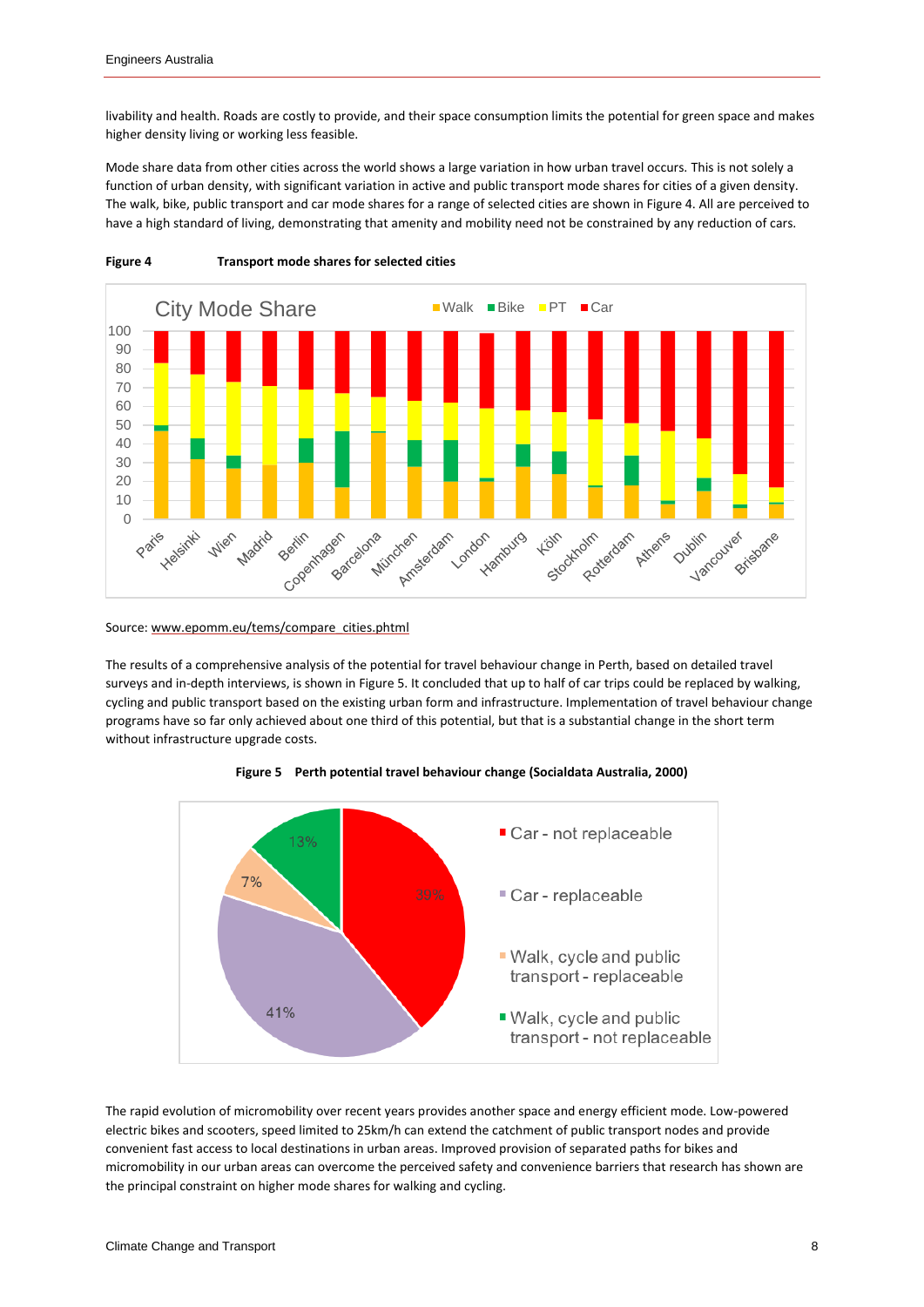The traditional approach to space allocation in Australian streets has over-catered for cars and car-parking at the expense of safety and connectivity for active transport modes. There is a large opportunity to implement traffic and access management improvements that shift urban street space allocation toward modes that are more space and energy efficient. For example, kerbsides could be used for protected bike/micro-mobility lanes, expanded footpaths and pick-up drop-off zones for the increase in e-commerce and shared services. Instead most of our kerbside is gifted for car storage despite most drivers having a low perceived value of parking and being unwilling to pay in most circumstances. The recent experience with SARS CoV-2 demonstrated that active travel is perceived as essential in local areas, but street design and traffic levels are a major obstacle to its growth.

The transport network is valuable land and receives considerable government investment, so the way it is priced and funded is an important consideration. Although the existing regime of Commonwealth fuel excise and state registration fees has generated substantial revenue, opportunities now exist to reform the system and more directly link charges with road use. A road price that is charged based on distance travelled or that increases in capital cities or when roads are congested could reduce congestion and emissions, thus delivering both economic and greenhouse benefits. The expected uptake of electric vehicles that pay no fuel excise provides an opportunity to introduce road pricing now.

Many climate change initiatives in the transport sector also have a range of co-benefits such as air quality, congestion, safety, physical activity, energy security and cost of living improvements. A more rapid advance toward zero net emissions is also an investment in better cities and better quality of life.

### <span id="page-8-0"></span>**Improving the efficiency of transport network operations**

Traffic Engineering has long been focused on improving efficiency and safety of vehicle operations. These should continue but GHG emissions should be added as a key performance indicator. Although like efficiency, this should emphasise people rather than vehicle throughput and prioritise improving the relative Level of Service (LOS) afforded to the most energy and space efficient modes, not necessarily cars. This will require changes to data gathering and network control systems.

Updates are also required to Australian signal control systems such as SCATS and STREAMs to enable more sophisticated forms of public transport priority as is standard on European and Asian systems. In high pedestrian volume areas and on principal bike routes, the number of active mode users and their delays should be measured and included in optimization algorithms. These systems need to be (re) focused to minimise person delay rather than vehicle delay. In urban areas active transport modes have amenity and human health benefits that need to be considered in parallel with travel costs.

### <span id="page-8-1"></span>**Improving the efficiency of vehicles and fuel sources**

At present 70-80% of passenger travel is by private motor vehicles in Australian cities. With changes in priority and promotion of active and public transport from now until 2050 it should be possible to increase their mode shares toward 50%, still well short of any goal to achieve net zero emissions. "Avoid" and "Shift" are necessary and desirable, but insufficient to meet transport emission goals in Australia.

Fortunately for the light vehicle sector, a technology solution is already advanced and entering large scale production. Electric Vehicle (EV) price parity with Internal Combustion Engine (ICE) vehicles is expected to occur this decade (JP Morgan 2018). EV drivetrains are inherently more efficient than ICE drivetrains. Even where the power supply is from fossil fuels, EVs have lower total emissions than ICE vehicles (Austroads 2019). When charged using renewably generated electricity, EVs are effectively zero carbon emissions during operation. Investment in EV development is such that they now provide superior performance with reduced maintenance requirements compared with ICE vehicles. EVs have lower operating costs as domestic electricity charges are well below the price of refined petrol and diesel for an equivalent driving range. The electricity grid is ubiquitous across Australia, so the provision of safe, convenient and affordable electricity charging facilities is underway and can roll out quickly. Replacing imported liquid fuels with domestic electricity will also benefit the current account balance.

The challenges for EVs in the near term are their higher upfront cost and range anxiety. EV range is already acceptable for urban use and this issue will diminish with technical advancements and deployment of a wider network of recharging points. Either market or regulatory mechanisms are required to increase EV uptake rates and grow our familiarity with the technology in advance of mass uptake (Austroads 2019). Most OECD countries have implemented several mechanisms, with Norway already achieving about half of all new vehicle sales being EVs. By the early 2030s, it is possible that ICE vehicles will be effectively eliminated from the new vehicle fleet, represented by the Accelerated Intervention scenario in Figure 6 below. A range of countries, including the United Kingdom, are already implementing legislation to this effect. EV uptake can be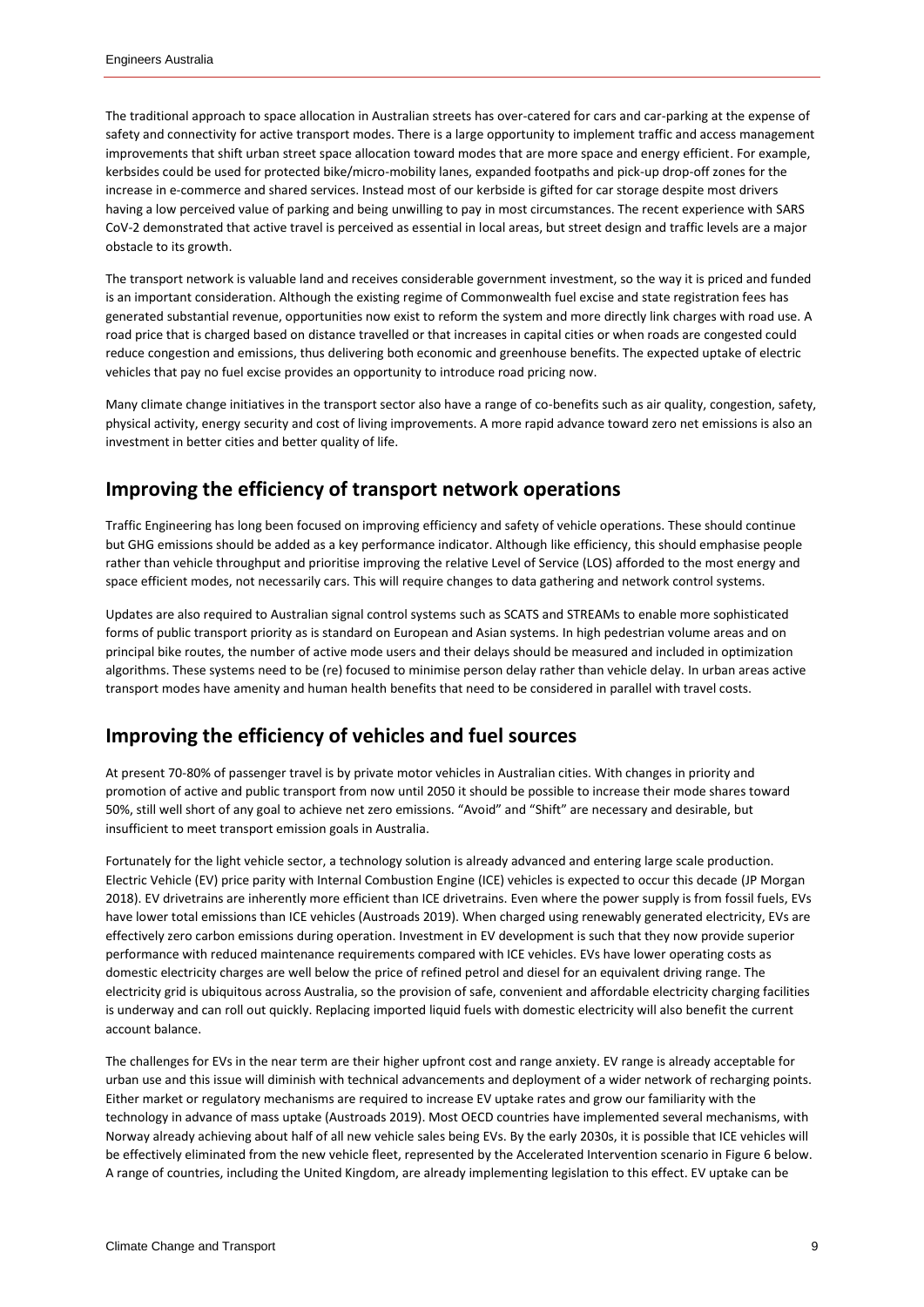supported in a cost neutral manner through: purchase incentives combined with a road price; modifications to existing government charges and vehicle tax subsidies; and by aligning fuel quality and vehicle emission standards with best practice.





#### Source: Energia (2018)

Even with all new vehicle sales being EVs by 2035, there will remain a substantial legacy of ICE vehicles beyond 2050 if the market is left to its own devices, as shown in Figure 7 below. Mechanisms will be required to encourage or force the retirement of ICE vehicles over time through scrappage schemes or more stringent fuel quality and emission requirements, alongside effective waste programs that recycle most vehicle components. By 2050 any remaining ICE vehicles should be registered as collector cars for historical and enthusiast use only.

**Figure 7 Vehicle attrition in Australia**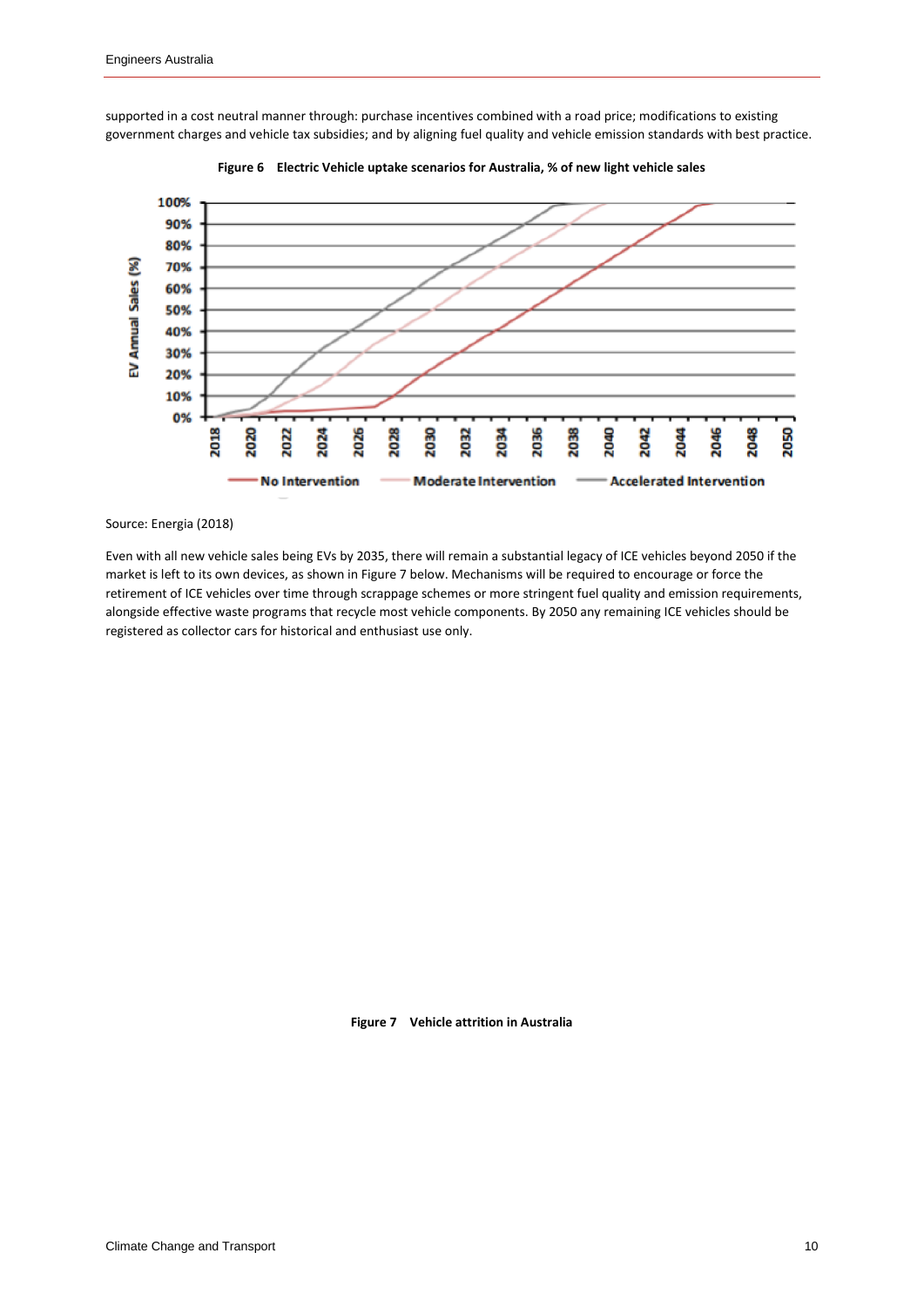

Source: Austroads (*2020)*

Electric power is also being applied to other vehicle types. Electric trucks and courier vehicles are now entering the market. Electric buses are entering service in China and Europe and should be the basis of future bus fleet purchases in Australia. They have higher capital cost but lower operating cost. Electricity is already commonly used for high volume rail freight and is emerging for other transport tasks such as electric planes for short haul flights.

Other low emission technologies have been proposed as alternatives to ICE vehicles but are not considered reliable and cost effective for large scale implementation in urban commuting fleets. The feasibility of using hydrogen powered fuel cell electric vehicles (FCEVs) is not proven within the timeframe required for large scale adoption in urban commuting to meet 2030 and 2050 targets (Lambert, 2020, Austroads 2020).

### <span id="page-10-0"></span>**Improving the efficiency of infrastructure construction**

Construction of transport infrastructure involves the use of large quantities of engineered materials. These embody a large amount of energy required for their extraction, processing, placement and end-of-life disposal. Recent Australian data is lacking. Globally the construction sector is estimated to cause up to 25% of industrial emissions. Production of steel, cement and asphalt are especially emission intensive. Adoption of best practice as per Figure 8 could halve road-construction GHG emissions. (Karlsson 2020).





All planning and asset management decisions regarding transport networks should include consideration of whole-of-life emissions. Where possible, the lowest emission option should be preferred.

• Planning and design of infrastructure and services should estimate the amount of emissions for each option in construction and operation and prefer the least emitting;

• Modify and reuse existing infrastructure or recycle materials from replaced assets, in preference to demolition of existing assets and/or new materials.

• Substitute long-life (e.g. stone), recycled (e.g. tyre rubber) or renewable (e.g. plant-based) materials for disposable or fossil fuelbased materials (e.g. plastics).

• Design infrastructure with high embodied energy for long service life to minimise waste.

• Adopt a policy of no net increase in emissions in new construction. This may be achieved by means such as revegetation, renewable power and purchase of carbon offsets or other incentives.

Climate Change and Transport 11 and 12 and 20 and 20 and 20 and 20 and 20 and 20 and 20 and 20 and 20 and 20 and 20 and 20 and 20 and 20 and 20 and 20 and 20 and 20 and 20 and 20 and 20 and 20 and 20 and 20 and 20 and 20 a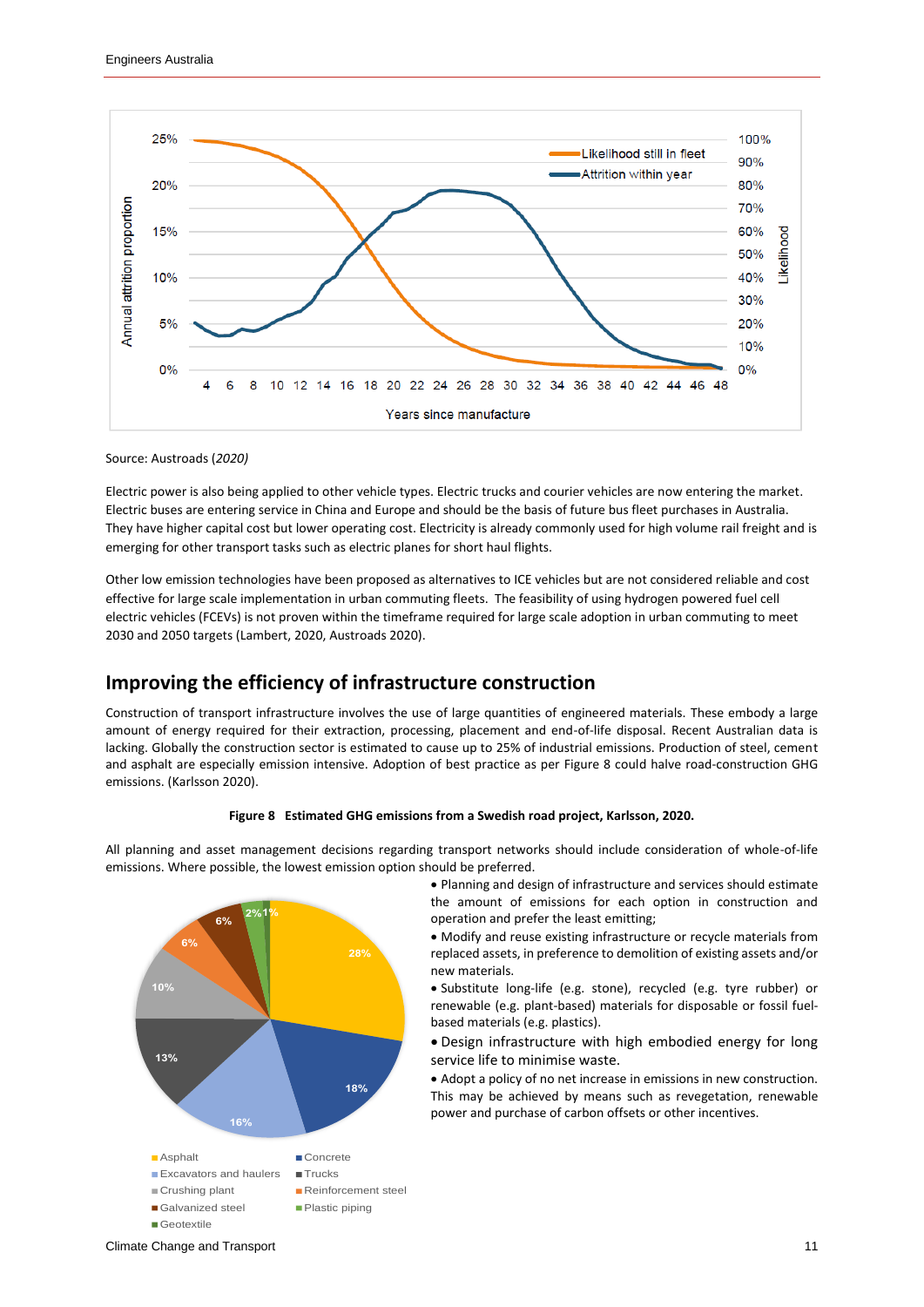### <span id="page-11-0"></span>**Freight transport**

Long distance travel by air, sea or road, especially for freight, requires the storage of large amounts of energy with the lowest weight and space requirements feasible. This is likely to limit the usefulness of battery powered EVs paired with renewably generated electricity.

Aviation remains a major unsolved issue with synthetic fuel from carbon-dioxide capture being adopted in Switzerland. Biofuels, primarily biodiesel and bio-based jet fuels, play a key role in the decarbonisation of long-haul transport modes, complementing measures aimed at reducing freight demand and improving energy efficiency of operations. Th[e International](https://en.wikipedia.org/wiki/International_Energy_Agency)  [Energy Agency](https://en.wikipedia.org/wiki/International_Energy_Agency) (IEA) estimates biofuels will provide some 40% of air transport fuel and 30% of bunker fuel for shipping by 2060. The IEA defines advanced biofuels as sustainable fuels produced from non-food crop feedstocks, which can deliver significant life-cycle emissions savings compared with fossil fuels, and which do not directly compete with food and feed crops for agricultural land or cause adverse sustainability impacts.

A National Hydrogen Strategy [\(http://www.coagenergycouncil.gov.au/publications/national-hydrogen-strategy\)](http://www.coagenergycouncil.gov.au/publications/national-hydrogen-strategy) explores avenues for Australia to utilise hydrogen across many sectors of the economy, possibly including transport. Hydrogen could power freight transport, especially over long distances, when it overcomes technology and cost-effectiveness barriers. This may become feasible when solar and wind generation provide over 100% of electricity demand. Then, through electrolysis of water, hydrogen becomes a cost-effective means to store excess electricity and make it available for non-grid uses. Hydrogen is not favoured at present due to major cost differences from the need to produce and safely store hydrogen, whereas electricity is readily available (Whitehead et al, 2020).

# <span id="page-11-1"></span>**Adaptation**

The impact of climate change on the Australian landscape, and society will require adaptation in the way engineers build and operate transport networks. Engineers will need to deliver infrastructure able to operate reliably in foreseeable climate conditions. Adapting approaches to mode choice and project scoping will reduce infrastructure impacts. Longer lasting infrastructure will result in less waste and material use. Demand management will enable the amount of new construction to be minimised.

### <span id="page-11-2"></span>**Creating Resilient Networks**

In the past century average Australian land temperatures have increased by 1 degree Celsius and a further 0.5 degrees Celsius or more is expected (CSIRO 2019). There will be a corresponding increase in design values of climatic factors such as temperature and rainfall intensity. There will be increased frequency or severity of extreme events such as heatwaves, bushfires, flooding, sea-level rise and storm surges. These must be considered in planning, design, maintenance and operation.

Adaptation to climate change in transport infrastructure should be planned for the life of the infrastructure. If we expect a bridge or railroad to last 100 years, then it should be designed to operate safely in the climate range forecast in 100 years' time. The following issues are foreseeable and should be considered in planning, design and construction of new infrastructure, and maintenance and operation of existing infrastructure:

- Allow for higher average temperatures, and a larger range of extremes in design, including thermal expansion, heat degradation, and passenger comfort.
- Maintain or improve micro-climate in urban works by planting trees for shading and providing breeze corridors to reduce the urban heat island effect and improve liveability.
- Allow for sea-level rise and storm surge increases in coastal transport links
- Plan for a wider range of extreme events such as bushfires, cyclones and floods.

### <span id="page-11-3"></span>**Creating less impacting infrastructure**

Transport infrastructure is a significant contributor to GHG emissions. Transport networks require large amounts of energy to operate, occupy large amounts of physical space, and contribute to urban heat island effects. There is a need to adapt infrastructure planning and design processes and delivery capability to focus on infrastructure that is the most efficient choice of mode, scale and location. A focus on improving rather than degrading amenity through projects will improve active transport use.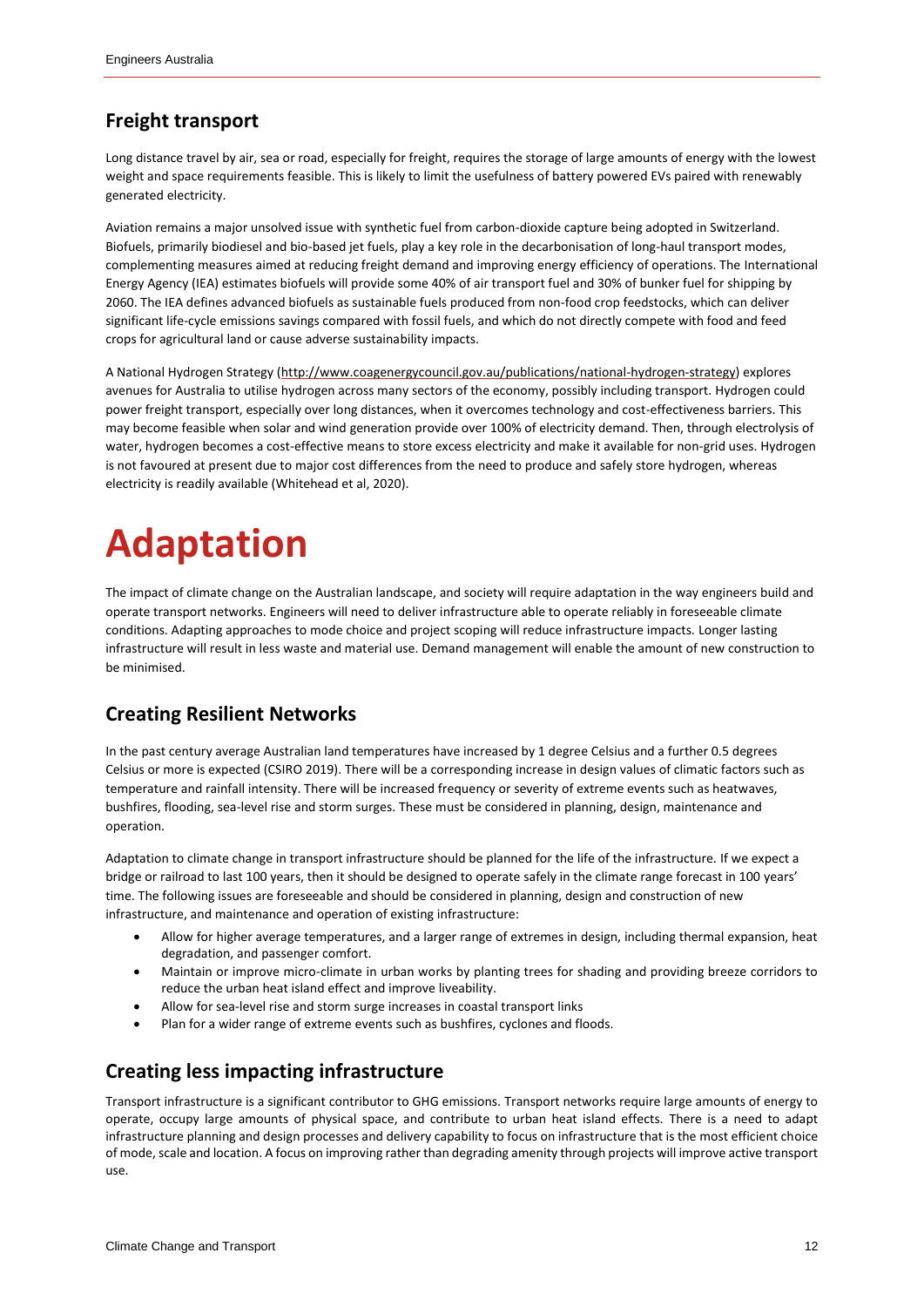Some of these changes will require amendment to project planning and assessment processes. For example, current high discount rates for economic assessment discourage long term investment, which results in multiple cycles of wasteful reconstruction, and reinforces reliance on the inefficient status quo. Other changes require research to better understand risks and opportunities. A stronger skill-base is required in climate science and urban habitat in planning and design teams.

## <span id="page-12-0"></span>**Engineering Practice Recommendations**

This chapter presents a range of proposed recommendations for engineering practitioners. These recommendations are intended to guide engineering professionals who may be engaged in the planning, design, construction and operation of transport systems and infrastructure. They are intended to identify good engineering practice in respect of climate change.

#### **Short Term Priorities**

In order to meet 2050 emission reduction targets, action is required between now and 2030 for the following transport network aspects:

- Regulatory and financial incentives to encourage a market shift from ICEs to EVs.
- Develop mixed land-use transport plans for urban areas that reduce the need for car travel.
- Prioritise delivery of active and public transport projects over road capacity in urban areas.
- Update traffic control systems to give priority to public transport and maximise person flow.
- Develop and implement travel demand management strategies for all Australian cities.

Other priorities may exist in policies for individual states and territories.

#### **General principles for engineering practitioners**

The following are practical actions that engineers can take in delivering their work to achieve better outcomes for climate change with transport projects.

- Engineers should act to reduce or at least not increase anthropogenic greenhouse gas emissions in all transport projects. The use of offsets or compensatory works may be required.
- Engineers should identify and implement project solutions that have the least whole of life greenhouse emissions, within the limits of project budgets, and without compromising their duties of care for safety and environmental sustainability.
- Minimising greenhouse gas emissions should be seen as an extension of the duty of care that engineers hold with regard to environmental sustainability and community health and safety.

Planning and design

- Transport planning should include demand management, land-use and other "non-build" options.
- Demand forecasting models should be based on up to date behavioural data and sensitive to factors including induced demand, behaviour change, and technological change.
- Infrastructure design should maximise vegetated area and enhance local micro-climate.

#### Infrastructure construction

- Construction management should minimise construction emissions through the choice of material type, sources, haulage distances, stockpiling and processing operations
- Preference should be given to the use of recycled materials and long-life new materials.

#### Transport network operations

- Greenhouse gas emissions from transport network operations should be measured and reported.
- Transport network operations should be managed to minimise greenhouse gas emissions.
- Urban transport network management should focus on maximising person flow and maintaining accessibility rather than reducing short term congestion.

Personal work practices

- Engineers should act to avoid or minimise greenhouse gas emissions in their work through their choices of workplace, work travel modes, use of telecommuting and videoconferences.
- Engineers should choose the zero emission or lowest emission transport mode or vehicle able to be afforded that has the safety and performance characteristics required for the role.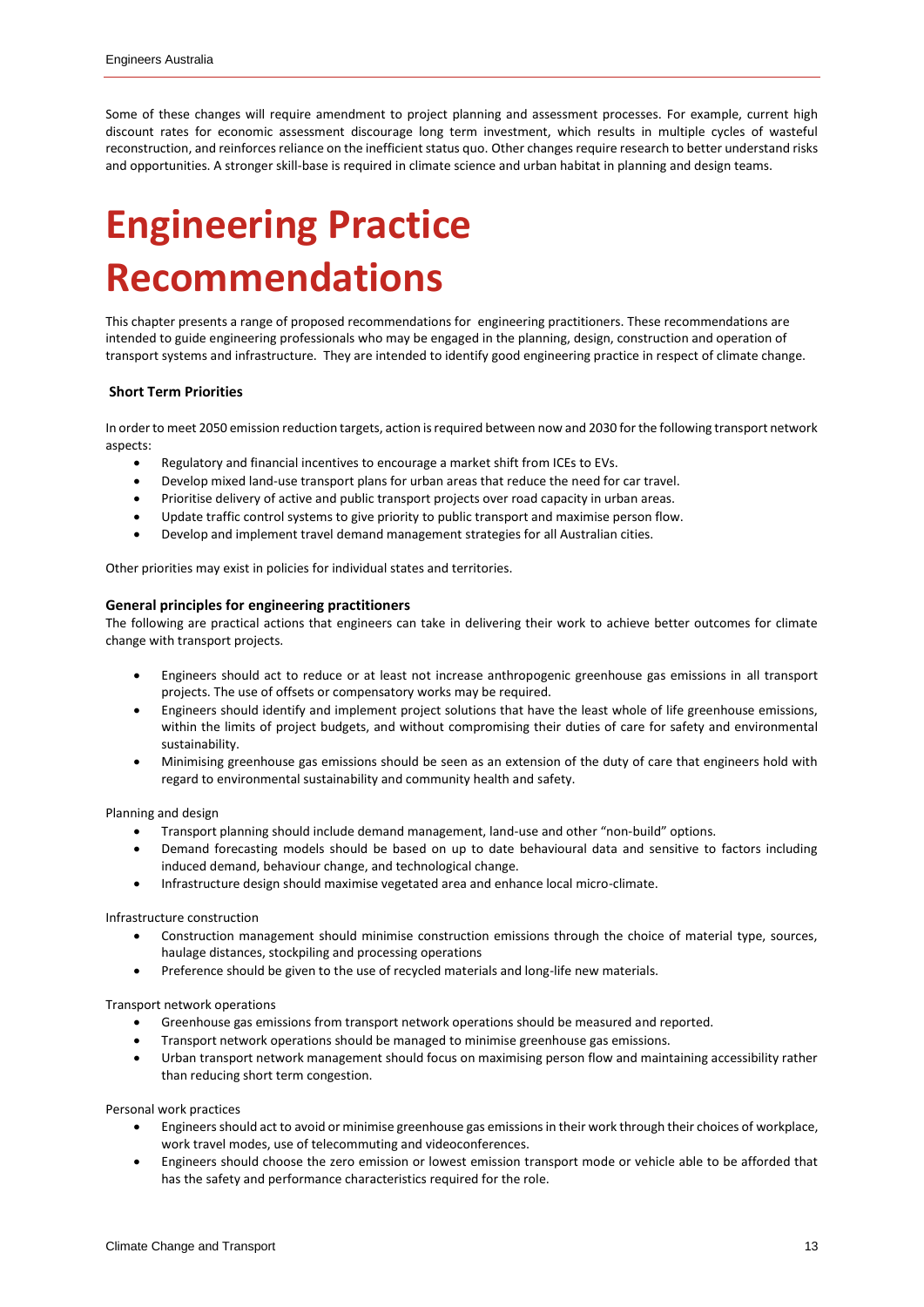## <span id="page-13-0"></span>**References**

ABS (2018) – Australian Transport Economic Account: An Experimental Transport Satellite Account, 2010-11 to 2015-16, Catalogue 5270.0, released 31 October 2018.

Austroads (2019) – Decarbonisation of Road Transport Network Operations in Australia and New Zealand, Issues Paper AP— C110-20

Austroads (2020) – Future Vehicles 2030, Final Report AP—R623-20, June 2020.

Charting Transport (2019), Update on Australian transport trends, viewed 29 June 2020, [<https://chartingtransport.com/2019/12/30/update-on-australian-transport-trends-december-2019/>](https://chartingtransport.com/2019/12/30/update-on-australian-transport-trends-december-2019/)

Creutzig (2015), Transport: A roadblock to climate change mitigation?, Felix Creutzig, Patrick Jochem, Oreane Y. Edelenbosch, Linus Mattauch, Detlef P. van Vuuren, David McCollum, Jan Minx, Science Magazine, 27 November 2015.

CSIRO (2019) – Australia's Changing Climate, State of the Climate 2018, Research summary last updated 20 December 2019.

Duranton and Turner (2011), The Fundamental Law of Road Congestion: Evidence from US Cities, Giles Duranton and Matthew Turner, American Economic Review, 101 (6), 2616-2652.

Energia (2018), Australian electric vehicle market study, Energeia, Sydney, NSW, <https://arena.gov.au/assets/2018/06/australian-ev-market-study-report.pdf>.

Karlsson (2020) – Reaching net-zero carbon emissions in construction supply chains – Analysis of a Swedish road construction project. Ida Karlsson, Johan Rootzen and Filip Johnsson, Renewable and Sustainable Energy Reviews 120 (2020) 109651.

Lambert (2020) – Hydrogen and decarbonisation of gas: false dawn or silver bullet?. Martin Lambert, Oxford Institute for Energy studies (OEIS), March 2020.

McKinnon (2016) – Freight Transport in a Low Carbon World. Alan McKinnon, Transport Research News 306, November - December, 2016.

JP Morgan (2018) – Driving into 2025: The Future of Electric Vehicles, 10 October 2018.

NASA (2019) – The Atmosphere: Getting a Handle on Carbon Dioxide. Alan Buis, NASA Jet Propulsion Laboratory, 2019.

Socialdata Australia (2000), Potential Analysis "Perth".

SUTP (2019) Sustainable Urban Transport: Avoid-Shift-Improve (A-S-I), German Federal Ministry for Economic Cooperation and Development (GIZ) 2019.

UNFCCC (2015) Australia's Intended Nationally Determined Contribution to a new Climate Change Agreement, August 2015, United Nations Framework Convention on Climate Change, Paris 2015.

Whitehead (2020) Time to get real: amid the hydrogen hype, let's talk about what will actually work, Jake Whitehead, Peter Newman and Thomas Braunl, published in The Conversation, 31 August 2020